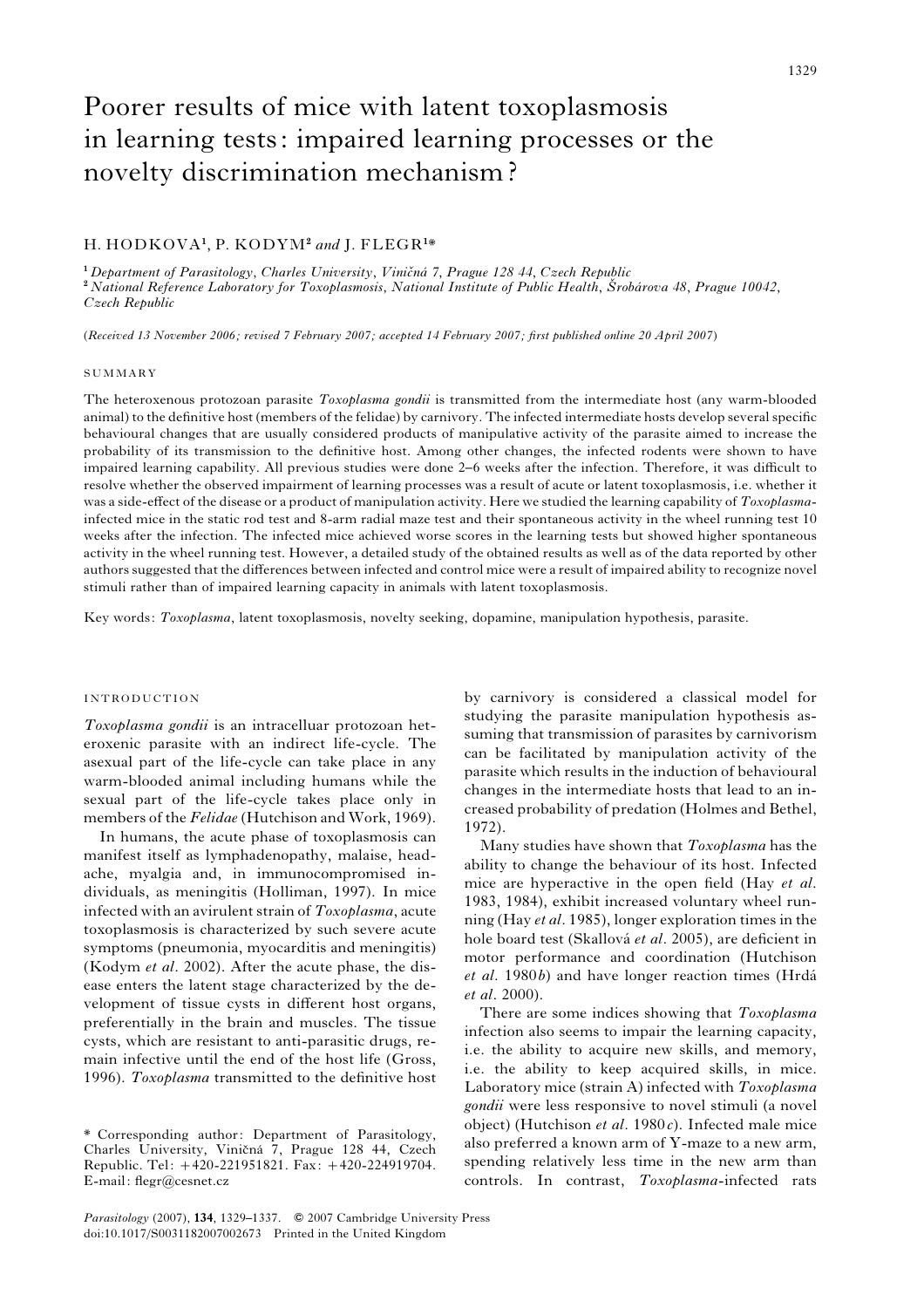showed less neophobia (fear of novelty) (Webster et al. 1994). Laboratory hybrid rats infected with Toxoplasma also reached higher exploration scores for novel objects (Berdoy et al. 1995).

Toxoplasma infection also seems to impair the learning capacity and memory of mice. The mice infected for 4 weeks have significantly worse learning performance than controls (Piekarski et al. 1978). Witting (1979) has demonstrated a significant learning deficit in the mouse infected 14 days prior to the experiment. However, this deficit was substantially reduced 6 weeks after the infection. Moreover, the previous studies did not discriminate and discuss whether the impairment of the learning performance was caused by the effect on learning capacity or by the effect of other involved processes, such as memory, motivation, ability to discriminate between familiar and novel stimuli, activity etc.

The aim of the present study was to search for another index of impaired learning abilities in Toxoplasma-infected mice using the static rod test and 8-arm radial maze test. All previous studies were performed with mice infected with a rather large inoculum and mostly at a relatively early stage of infection (or with congenitally infected animals). In our experiments, we used an avirulent strain of Toxoplasma given in a very low inoculum and ran our tests 10 weeks post-infection (p.i.). This experimental setup reduces the risk that the observed behavioural changes would be side-effects of recent acute toxoplasmosis rather than a result of manipulative activity of the parasite at the latent stage of infection. The wheel running test was included into the battery of tests to study the possible role of changes in spontaneous activity in the observed behavioural changes.

# MATERIALS AND METHODS

#### Animals and infection

Sixty-one female F1 crosses between mouse inbred strains BALB/c (females) and C57 BL (males) (AnLab, Czech Republic) were used. The mice were group-housed in plastic cages, 7–8 animals per cage, with wood shaving bedding and maintained on a 12-h light/dark cycle (dark from 2 p.m.). They were fed on mouse pellets (Velaz, Czech Republic) and water ad libitum.

Ten-week-old mice were inoculated orally with 0. 5 ml of brain suspension in saline containing 10 tissue cysts of the avirulent HIF strain of Toxoplasma gondii isolated from the cerebrospinal fluid of a male HIV-positive patient on 22 February1993 in Prague (Kodym et al. 2002). Controls received 0. 5 ml of saline perorally.

The animals were checked at least once a day for physical signs of discomfort or distress and their weight was recorded once a week.

At the end of experiments (at 13 weeks p.i.) all mice were examined serologically for antitoxoplasmic antibodies with the complementfixation test (SEVAPHARMA, Czech Republic). Brains of 12 randomly selected infected mice were homogenized in 1 ml of sterile saline using a glass homogenizer. The number of cysts was counted in ten 15  $\mu$ l samples of each suspension under  $\times$ 250 magnification.

# Apparatus and procedures

Behavioural testing started 10 weeks after infection. The experiments (the static rod and 8-arm radial maze tests) were carried out during the dark phase between 3 p.m. and 10 p.m. The behaviour of mice was videotaped and the videotapes were analysed using the Observer software (Noldus). The wheel running activity was recorded for 48 h by impulse sensors connected to a computer.

The day of the oestrous cycle was determined daily for each female by taking vaginal smears and assessing the proportions of cell types present in the smear. Smears were taken 2 h prior to behavioural experiments (Hubscher et al. 2005).

The 8-arm radial maze. The 8-arm radial maze was made of transparent plastic. The central area had a perimeter of 64 cm and each arm was 32 cm long, 8 cm wide and 23 cm high. Before test day 1 all animals were given no food for 24 h. The animals were fed again immediately after tests on day 1 for 30 min. Each mouse was placed at the end of the Start arm facing the wall and videotaped until it found 3 millet seeds located at the far end of the end arm (always the third arm to the left of the start arm). Each mouse was tested 4 times on day 1 and 4 times on day 2. The first run of day 1 (habituation run) was the same for all mice; each mouse was left in the maze for 3 min. The time needed for finding the millet seeds (searching time) and number of errors (entries in the wrong arms) were recorded. The mice that did not find the millet seeds within 180 s had the worst scores in terms of errors (12 errors) and searching time (180 s). The 8-arm radial maze was lit by 2 red bulbs (24 W). After each mouse, faeces and urine were removed and the maze was cleaned with 96% ethanol.

Static rods. The static rod apparatus consisted of 50 cm long wooden rod with one end fixed to a solid platform  $30 \times 30$  cm. We used 2 different rods, one was 4. 3 cm and the other 2. 5 cm wide. The apparatus was placed 50 cm above a surface. In the test, the mice were placed at the free end of the rod, facing away from the platform. For every mouse we recorded the time necessary to turn  $180^{\circ}$  to face the platform (orientation time) and the time necessary to reach the platform (travel time). If the mouse did not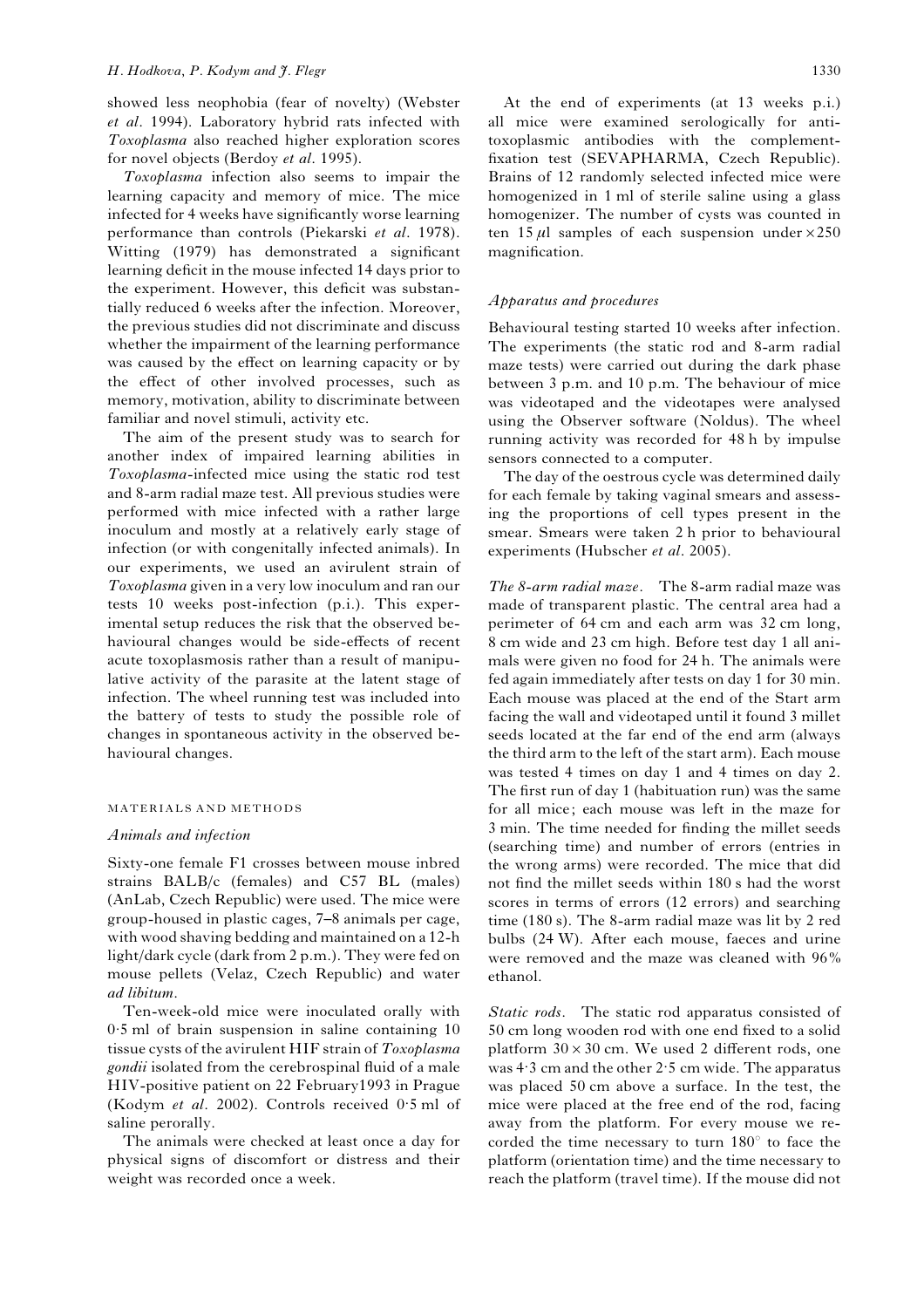reach the platform within 90 s, the maximum travel time (90 s) was recorded. The mice were tested on 6 consecutive days (1 trial per day). For the first 3 days the 4. 3 cm diameter static rod was used while for the next 3 days the 2. 5 cm diameter static rod was employed in the test. After each mouse, faeces and urine were removed, and the rod was cleaned with 96% ethanol.

Running wheel. The test apparatus was a transparent plastic cage,  $36 \text{ cm} \times 20 \text{ cm} \times 25 \text{ cm}$ , equipped with a metal running wheel (14 cm in diameter) in the centre. It had a metal lid with a magnetic field sensor connected to a computer which recorded impulses from the moving running wheel with 4 embedded magnets. Each mouse was placed alone in the test cage and its wheel running activity was recorded for 48 h. All experiments began at the same time (at 10:00 a.m.). For each mouse tested, the wheel running activity data, i.e. average velocity, distance and duration, were recorded. Mouse pellets and water were available ad libitum. The running wheel test was done immediately after the end of learning tests, i.e. 12 weeks after the infection.

# Data analysis

Statistica  $\mathbb R$  v.6.0 software was used to analyse the data. The simple models, i.e. influence of a single factor, toxoplasmosis, on particular behavioural variables (that failed in the tests of normality) was tested with the non-parametric Kendall test. It is usually used for testing the relation of a continous variable with an ordinal factor; however, it performs equally well in testing the relation with any binary factor. All multivariate models including repeated measure models were tested with General Linear Models (GLM) which are relatively robust with respect to normality assumptions. These tests were used to study the effects of toxoplasmosis and experience (number of previous trials) on each of the behavioural variables. The phase of the oestrous cycle (fertile/nonfertile) was available only for the maze test and the information was included in particular models as an independent categorical (binary) variable. All tests yielded approximately the same results when the weight of animals was included into the models as a continuous independent factor. The results were considered statistically significant when  $P < 0.05$ .

# RESULTS

#### Clinical appearance

No typical symptoms of acute toxoplasmosis, i.e. lethargy, ruffled fur, and hunched posture, were observed in infected mice. However, the infected animals had significantly lower weight then controls

on days 11, 12, 13 and 14 p.i.  $(P < 0.0007)$ , the maximum difference was 1. 9 g on day 11. At the beginning of behavioural tests, the difference in weight of infected and control mice was not significant. The serological examination at the end of experiments showed that all mice inoculated with brain suspension were Toxoplasma positive while all controls remained Toxoplasma negative. After 13 weeks of infection the brains of 15 mice were examined microscopically and the cyst count ranged from 40 to 280 cysts/brain (geometrical mean of 94 cysts/brain).

## The 8-arm radial maze test

The data were analysed again using both nonparametric and parametric tests and analyses of the corresponding models gave qualitatively the same results. On test day 1, there were no significant differences in time spent in the maze or the number of errors between Toxoplasma-infected mice and controls in most simple models and more complex models (repeated measure model and model with 2 independent variables, i.e. Toxoplasma infection and oestrous cycle phase). On day 2 of the experiments (trials 4–7) the Toxoplasma-infected mice performed worse than controls (Table 1). The effect of the infection was highly significant, especially in complex models of GLM repeated measures tests with 3 independent factors, i.e. toxoplasmosis (binary), oestrus cycle phase (binary), and withinsubject factor trial  $(4 \text{ levels})$ . Here the P value for the difference in total time spent in the maze and in the number of errors between infected and control mice was 0.010 and 0.003, respectively. The effect of trial was also highly significant; however, the tests revealed no interaction between trial and toxoplasmosis or trial, toxoplasmosis and oestrus cycle phase (Fig. 1).

# Static rod test

As the data failed tests of normality, we studied the effects of toxoplasmosis using first the nonparametric Kendall test (simple models) and then more complicated models with relatively robust GLM tests. When the same simple model was analysed by both the non-parametric and GLM tests, the results obtained were qualitatively the same (Table 2). All differences between control and infected mice in the time required to turn  $180^\circ$  were non-significant. In the first trial of the first day (wider rod) the infected mice needed (non-significantly) less time to reach the platform. In the other trials, the infected mice needed more time to reach the platform. The difference was significant for trials 3, 5 and 6. For analysis of differences in learning abilities between infected and control mice, we used a GLM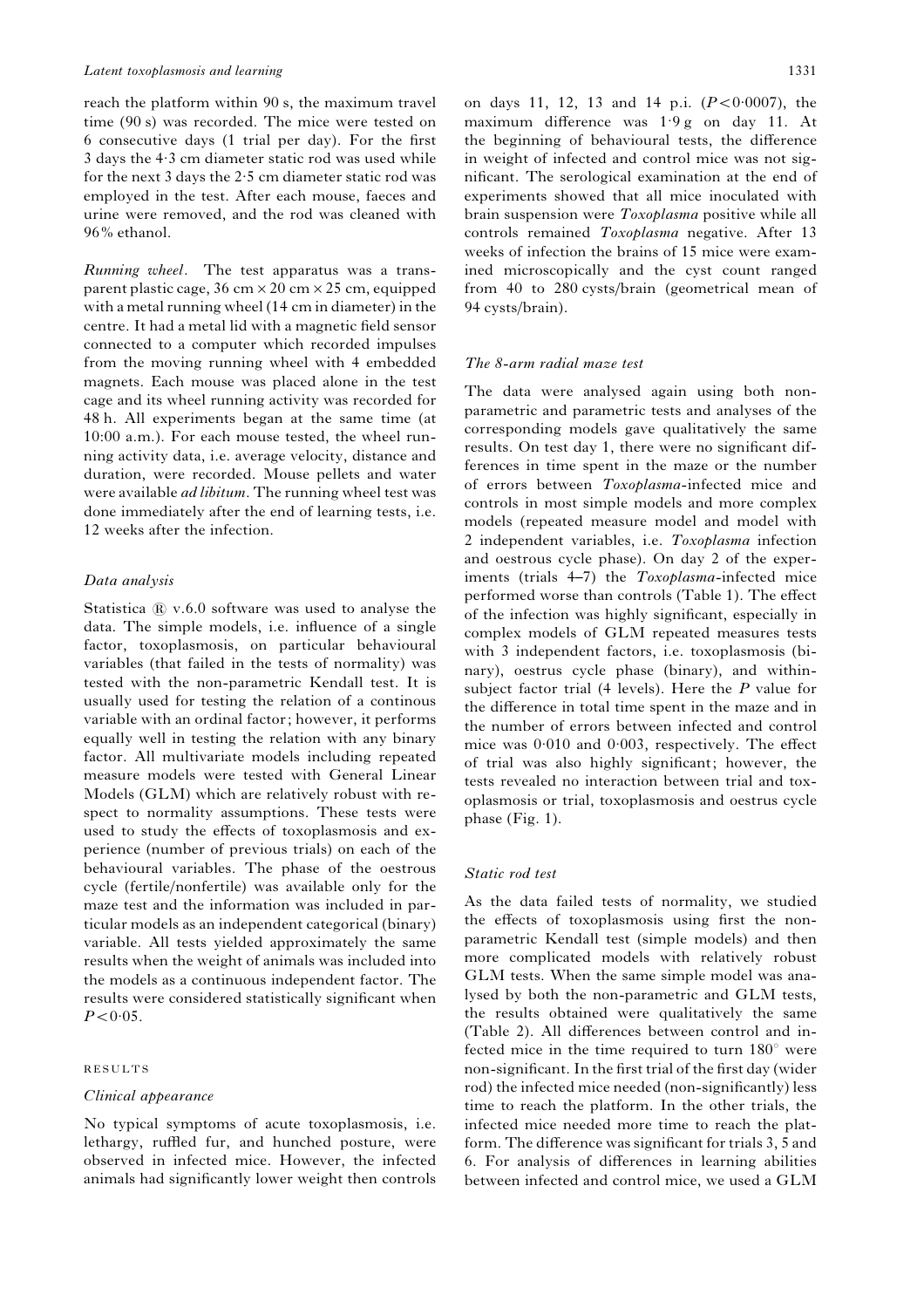Table 1. The 8-arm radial maze test

(The table shows the results of the ethological test, i.e. mean times (in sec) and number of errors and standard deviations (S.D.), and results of the statistical testing of differences between 30 control and 31 infected mice in time necessary to reach the food in the maze and number of errors (entries into a wrong arm) during the trials. Trials 1–3: day 1, trials 4–7: day 2. Columns 5–7: results of the non-parametric Kendall test, columns 8–9: GLM test results.)

|            | Controls | S.D.       | Infected | S.D.        | Kendall Tau | Z        | $P$ -level | F      | $P$ -level |  |
|------------|----------|------------|----------|-------------|-------------|----------|------------|--------|------------|--|
| Trial 1    | 56.5     | 35.4       | 66.5     | 42.4        | 0.065       | 0.738    | 0.461      | 0.639  | 0.427      |  |
| Mistakes 1 | 3.4      | 2.5        | 3.7      | 2.7         | 0.035       | 0.401    | 0.688      | 0.079  | 0.780      |  |
| Trial 2    | 56.7     | 42.1       | $50-4$   | 43.3        | $-0.085$    | $-0.970$ | 0.332      | 0.217  | 0.643      |  |
| Mistakes 2 | 3.3      | 2.7        | 2.4      | 2.8         | $-0.245$    | $-2.794$ | 0.005      | 1.002  | 0.321      |  |
| Trial 3    | $50-1$   | 23.6       | 69.8     | 40.1        | 0.048       | 0.544    | 0.586      | 2.345  | 0.131      |  |
| Mistakes 3 | 2.4      | 1.9        | 3.5      | $3 \cdot 1$ | $-0.009$    | $-0.103$ | 0.918      | 1.544  | 0.219      |  |
| Trial 4    | 76.3     | 45.7       | 85.6     | 50.8        | 0.110       | 1.258    | 0.208      | 0.284  | 0.596      |  |
| Mistakes 4 | 4.4      | 2.7        | 5.3      | 2.8         | 0.125       | 1.425    | 0.154      | 0.616  | 0.436      |  |
| Trial 5    | 49.1     | 41.8       | 77.7     | 43.7        | 0.221       | 2.513    | 0.012      | 3.747  | 0.058      |  |
| Mistakes 5 | 3.0      | 1.8        | 5.2      | 2.6         | 0.226       | 2.573    | 0.010      | 4.217  | 0.044      |  |
| Trial 6    | 53.3     | 37.6       | 92.2     | 49.8        | 0.236       | 2.687    | 0.007      | 6.438  | 0.014      |  |
| Mistakes 6 | 2.4      | 1.8        | 5.9      | 3.2         | 0.273       | 3.108    | 0.002      | 10.657 | 0.002      |  |
| Trial 7    | 34.2     | 22.7       | 62.0     | 43.2        | 0.126       | 1.435    | 0.151      | 4.608  | 0.036      |  |
| Mistakes 7 | 1.9      | $1\cdot 2$ | 3.5      | 2.5         | 0.099       | 1.128    | 0.259      | 3.269  | 0.076      |  |

repeated measures test with time as a dependent variable in trials 1–6, infection as an independent factor and 2 independent within-subject factors, i.e. day of experiment (2 levels) and trial (3 levels). The results are shown in Table 3 and Fig. 2. The significant two-way interaction Toxo-trial  $(P=0.004)$  suggests that infected mice have lower learning abilities than non-infected controls.

# Wheel running test

In the wheel running tests, the Toxoplasma-infected mice ran faster and covered larger distances on both test days than controls. No significant effect of infection on time spent running was observed (Table 4).

# DISCUSSION

The Toxoplasma-infected mice performed worse in most tests including a learning process. The results of the static rod tests as well as those of the maze test suggested that infected mice had impaired ability to learn. They had similar or even better results in the first trial of both tests; however, the time required to finish the task remained unchanged or decreased only slowly in the next trials of the same tests. Infected and control mice exhibited a similar decrease in time required to finish the task between days 1 and 2 for the same experiment, suggesting no effect of the infection on memory functions. In agreement with the previous reports (Hay et al. 1985) the infected mice showed higher activity in the wheel running tests, ran faster and covered larger distances.

At face value, toxoplasmosis seems to impair the learning ability of infected mice as the infected

animals exhibited higher activity in the wheel running test but achieved worse results (longer times and more errors) in learning tests. The results of trial 4 on day 2 in the 8-arm radial maze test and those of the wheel running test, however, suggested another possibility for interpretation of our results. In fact, the efficiency of learning (relative increase in performance in consecutive trials on the same day) during all 4 trials was the same in infected and control mice and the absolute performance of mice in the fertile oestrus cycle phase was nearly the same in infected and control animals. It may indicate that the infected mice had the same learning capacity as controls but differed from the latter in motivation or perception of their environment. There are several lines of independent indices suggesting that Toxoplasma-infected mice could have impaired ability to recognize novel stimuli which resulted in poorer performance in learning tests. (1) The infected mice spent less time exploring a new environment during the first run of the maze test and more time in the following runs. Possibly, the control mice are able to recognize more quickly that the maze is not a new environment and to cut down their exploration activity. (2) The same mechanism, i.e. the lower ability of discrimination between novel and familiar activity, could explain the higher wheel running activity observed in our infected mice. Tarr et al. (2004) suggested that higher wheel running activity could reflect lower sensitivity to dopaminergic activity in the striatum, a trait associated, for example, with locally increased dopamine concentration. The mice with lower sensitivity to dopaminergic activity in the striatum, for example our Toxoplasma-infected mice, have lower ability to respond to novel stimuli and probably need more intensive wheel running activity to achieve the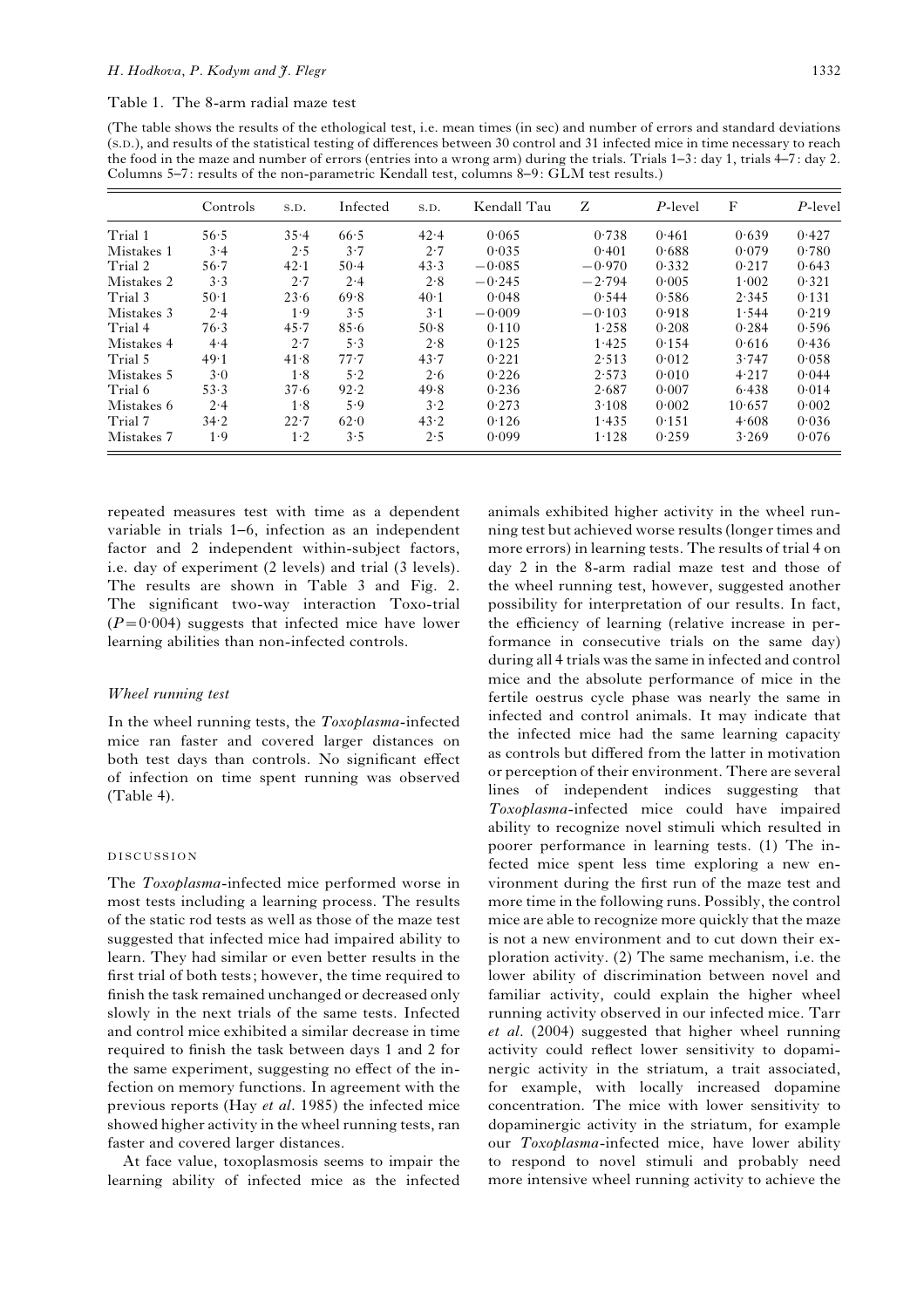

Fig. 1. Performance of infected and control mice in the 8-arm radial maze test on day 2. (A) Time necessary to reach the food in the maze; (B) number of errors (entries into a wrong arm) during the trial.

same level of endorphine reward than controls do. (3) The worse performance of infected animals in the static rod tests could be explained again by lower ability of infected animals to recognize a novel, this time uncomfortable, environment and consequently by lower motivation of animals to leave the adverse environment. The same mechanism could also play a

role in the phenomenon described by Berdoy et al. (1995), i.e. in the lack of fear of infected mice for the smell of cat urine. Here, however, another more specific phenomenon probably plays a role, as the infected mice exhibited affinity to the smell of cat urine rather than the lack of fear of it. (4) The representatives of neophilic species, mice and humans,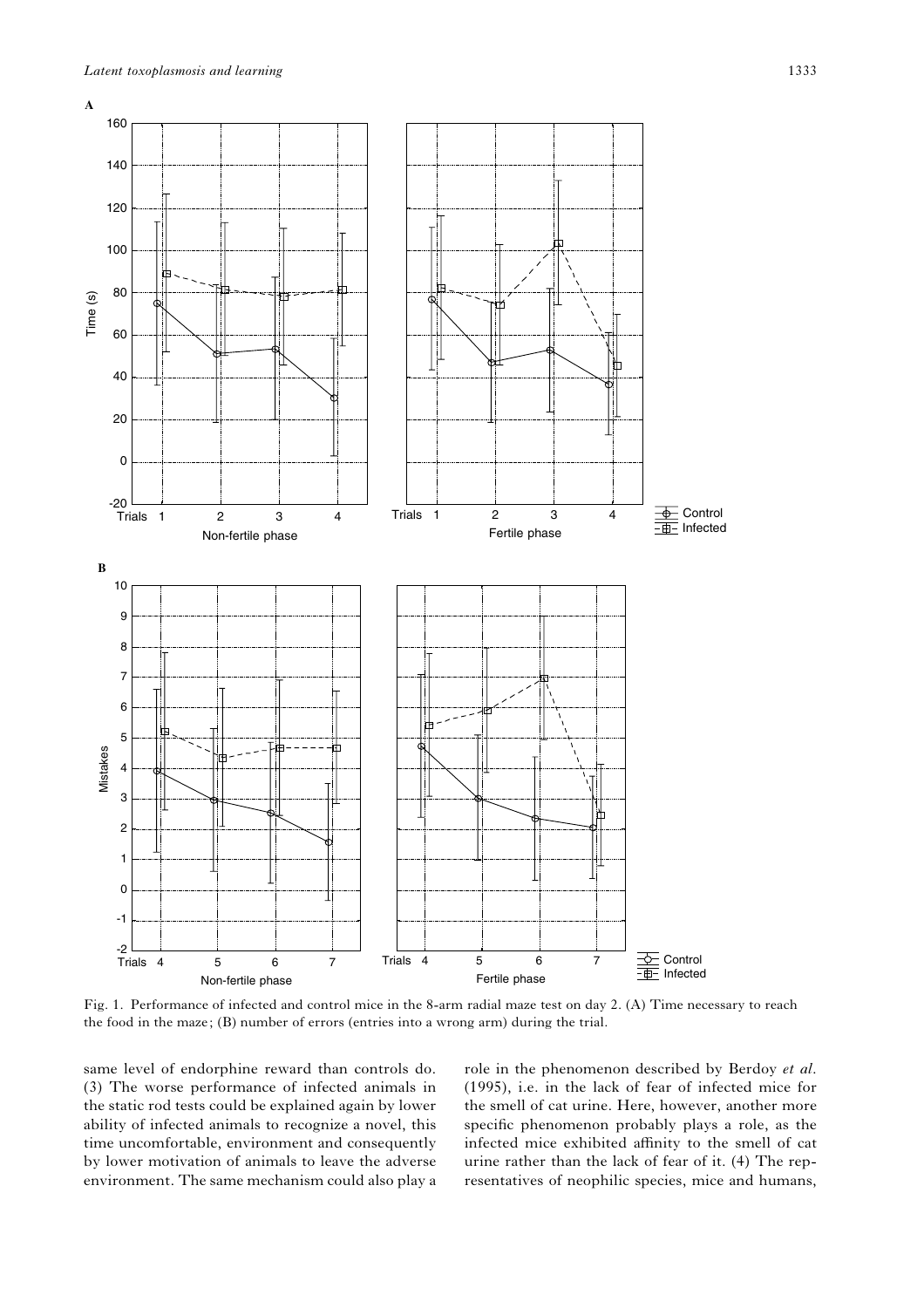Table 2. Static rod test

(The table shows the results of the ethological test, i.e. mean times (in sec) and standard deviations (S.D.), and results of the statistical testing of differences between 30 control and 31 infected mice in time necessary to turn  $180^\circ$  and total time necessary to reach the platform. Trials 1–3: day 1, rod 4. 3 cm in diameter, trials 4–6: day 2, rod 2. 5 cm in diameter. Columns 5–7: results of the non-parametric Kendall test, columns 8–9: GLM test results.)

|               | Controls | S.D.  | Infected | S.D.  | Kendall Tau | Z        | P-level | F     | $P$ -level |
|---------------|----------|-------|----------|-------|-------------|----------|---------|-------|------------|
| Trial 1 turn  | 10.6     | 2.9   | 11.5     | 7.3   | $-0.074$    | $-0.848$ | 0.397   | 0.054 | 0.817      |
| Trial 1 total | 71.6     | 24.9  | 59.6     | 33.4  | $-0.129$    | $-1.463$ | 0.143   | 3.418 | 0.069      |
| Trial 2 turn  | 9.9      | 5.9   | $6-1$    | 4.8   | $-0.11$     | $-1.258$ | 0.208   | 3.174 | 0.08       |
| Trial 2 total | 28.1     | 30.6  | 32.2     | 33.9  | $-0.063$    | $-0.721$ | 0.471   | 0.007 | 0.932      |
| Trial 3 turn  | 6.0      | $6-1$ | 11.9     | 7.5   | 0.115       | 1.311    | 0.19    | 2.389 | 0.128      |
| Trial 3 total | 26.6     | 32.6  | 45.7     | 36.4  | 0.251       | 2.854    | 0.004   | 5.797 | 0.019      |
| Trial 4 turn  | 5.2      | 4.6   | 7.9      | 13.0  | 0.058       | 0.656    | 0.512   | 1.212 | 0.275      |
| Trial 4 total | 39.9     | 33.8  | 39.1     | 35.4  | $-0.014$    | $-0.163$ | 0.871   | 0.017 | 0.897      |
| Trial 5 turn  | 9.2      | 6.8   | 9.3      | 6.6   | $-0.035$    | $-0.393$ | 0.694   | 0.002 | 0.967      |
| Trial 5 total | 39.6     | 34.1  | $61-1$   | 34.4  | 0.182       | 2.069    | 0.039   | 4.327 | 0.042      |
| Trial 6 turn  | 5.2      | 4.9   | 5.0      | $6-7$ | 0.05        | 0.568    | 0.57    | 0.018 | 0.893      |
| Trial 6 total | 31.8     | 30.2  | 48.4     | 33.8  | 0.178       | 2.032    | 0.042   | 3.391 | 0.071      |

Table 3. Effects of Toxoplasma infection on learning abilities of mice in the static rod test

(Model: time as a dependent variable in trials 1–6, infection as an independent factor and test day and trial no. as 2 within-subject independent factors.)

|                        | <b>SS</b>       | D.F.           | MS          | F       | P     |
|------------------------|-----------------|----------------|-------------|---------|-------|
| Intercept              | 843877.8        |                | 843877.8    | 629.986 | 0.000 |
| Toxo                   | 4157.9          |                | 4157.9      | 3.104   | 0.083 |
| Error                  | 79031.6         | 59             | 1339.5      |         |       |
| DAY                    | 143.5           |                | 143.5       | 0.151   | 0.699 |
| $DAY*toxo$             | 1492.9          |                | 1492.9      | 1.567   | 0.216 |
| Error                  | 56216.0         | 59             | 952.8       |         |       |
| <b>TRIAL</b>           | $14266 \cdot 3$ | $\mathfrak{D}$ | 7133.1      | 9.933   | 0.000 |
| TRIAL <sub>*toxo</sub> | $8197 - 4$      | $\mathfrak{D}$ | 4098.7      | 5.707   | 0.004 |
| Error                  | 84739.5         | 118            | 718.1       |         |       |
| DAY * TRIAL            | 30378.8         | $\mathfrak{D}$ | $15189 - 4$ | 15.350  | 0.000 |
| DAY*TRIAL*toxo         | 2248.6          | $\mathfrak{D}$ | 1124.3      | 1.136   | 0.325 |
| Error                  | 116763.9        | 118            | 989.5       |         |       |

show lower neophily after the Toxoplasma infection, while the opposite is true of neophobic rats (Hutchison et al. 1980 $a, c$ ; Hay et al. 1984; Webster et al. 1994; Berdoy et al. 1995; Flegr et al. 2003; Skallová et al. 2005). The most parsimonious explanation of such an opposite effect of toxoplasmosis in two phylogenetically related rodent species is reduced ability of infected animals to recognize (or to react to) novel stimuli. In the neophilic species (e.g. mice and human), this effect may manifest itself in reduced neophily while in the neophobic species (e.g. rats) in reduced neophoby.

The proximal mechanism responsible for the observed effect of latent toxoplasmosis on learning processes can be only speculated upon. Generally speaking, the neurological mechanism of behavioural effects of toxoplasmosis is unknown; however, two molecules, testosterone and dopamine, are suspected to be implicated in these effects. The following indices of increased testosterone level were observed in

humans: higher body height, lower 2nd to 4th digit length ratio and increased secondary sex ratio (higher probability of the birth of a boy) (Flegr et al. 2005; Kaňková et al. 2007). The increased dopamine concentration in the brains of infected mice (Stibbs, 1985), nature of behavioural changes in rats and mice (Jones et al. 1996; Kabbaj and Akil, 2001; Nieoullon, 2002; Viggiano et al. 2003) and that of psychological changes in infected humans (decrease of the psychobiological factor novelty seeking) (Flegr et al. 2003, Flegr, 2007) and results of a pharmacoethological study with a selective dopamine uptake inhibitor, GBR 12909 (inhibited hole board exploration in infected mice and an opposite effect, i.e. enhanced hole board exploration, in controls) (Skallová et al. 2006) suggest that an imbalance in the dopamine level in particular parts of the brain could play a role in the observed effects. This notion is also supported by the observed association between toxoplasmosis and schizophrenia (Minto and Roberts,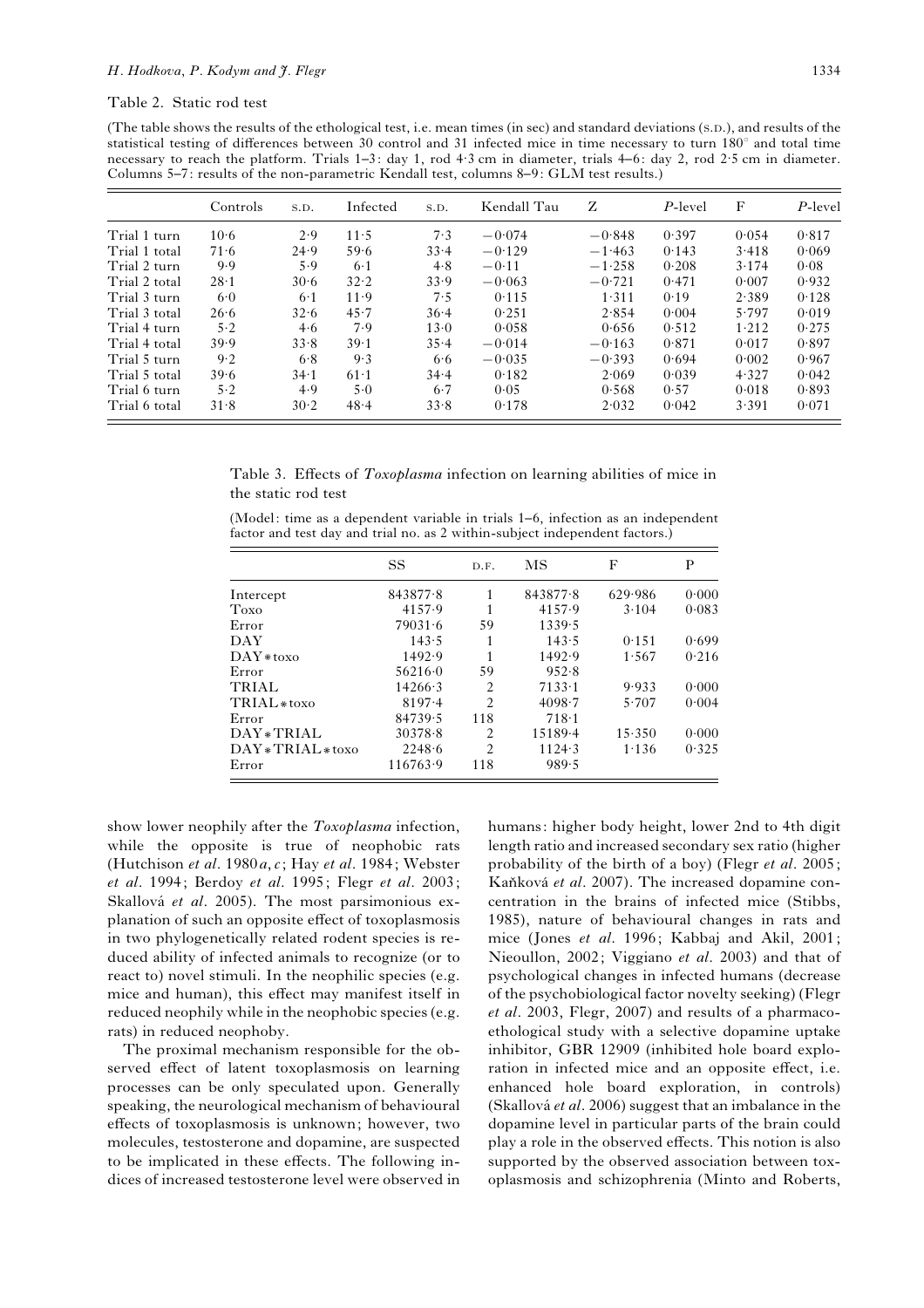# Table 4. Wheel running test

(The table shows the results of the ethological test, i.e. the average velocity (in meters per sec), total distance (in meters) and active length (in min), and standard deviations (S.D.), and results of the statistical testing of differences between 25 control and 25 infected mice in average velocity, total distance and activity length during the test (first and second day). Columns 5–7: results of the non-parametric Kendall test, columns 8–9: GLM test results.)

|                              | Controls. | S.D.      | Infected | S.D.           | Kendall Tau | Z        | P-level | F    | P-level |
|------------------------------|-----------|-----------|----------|----------------|-------------|----------|---------|------|---------|
| Velocity 1 day $(m/s)$       | 0.12      | 0.06      | 0.16     | 0.04           | 0.17        | 1.79     | 0.073   | 5.77 | 0.020   |
| Velocity 2 day $(m/s)$       | 0.08      | 0.04      | 0.11     | 0.03           | 0.25        | 2.56     | 0.01    | 6.98 | 0.011   |
| Distance $1 \text{ day (m)}$ | 6198      | 3923.9    | 8411     | 2849.6         | 0.209       | 2.14     | 0.032   | 5.2  | 0.027   |
| Distance $2 \text{ day (m)}$ | 3030      | 1756.8    | 4010     | $1493 \cdot 1$ | 0.177       | 1.81     | 0.069   | 4.51 | 0.038   |
| Active time 1 day (min)      | 791.2     | $326 - 7$ | 850.6    | 84.3           | $-0.1$      | $-1.031$ | 0.30    | 0.72 | 0.399   |
| Active time 2 day (min)      | 525.9     | 236.2     | 601.3    | 143.2          | 0.028       | 0.29     | 0.76    | 2.25 | 0.14    |



Fig. 2. Static rod test. Time necessary to reach the platform in infected and control mice.

1959; Kramer, 1966; Ladee et al. 1966; Torrey and Yolken, 2003; Bachmann et al. 2005), a mental illness reportedly caused by higher dopamine levels in the brain mesolimbic regions, or rather dopamine imbalance between the mesolimbic and mesocortical regions in the brain (Creese et al. 1976; Sawa and Snyder, 2002). The higher level of dopamine in particular regions of the brain could be a side-effect of increased levels of lymphokines as a result of local inflammation in the infected brain tissue (Alonso et al. 1993; Petitto et al. 1997; Novotná et al. 2005; Skallová et al. 2005) and could result, among other things, in an observed increase of testosterone. In the context of our results, it is important to stress that the association between dopaminergic activity and

intensity of response to novel stimuli was clearly demonstrated in rodents (Dellu et al. 1996; Kabbaj and Akil, 2001).

Based on the results of the present study, we can conclude that latent (not only acute or congenital) toxoplasmosis has a negative effect on learning processes of infected mice. At the present state of knowledge, it cannot be decided whether latent toxoplasmosis impairs the learning ability or the ability to recognize novel stimuli. However, the ability to recognize novel stimuli reportedly plays a role in most learning processes. Therefore, latent toxoplasmosis is highly likely to have either a primary or a secondary effect on the learning abilities of infected hosts.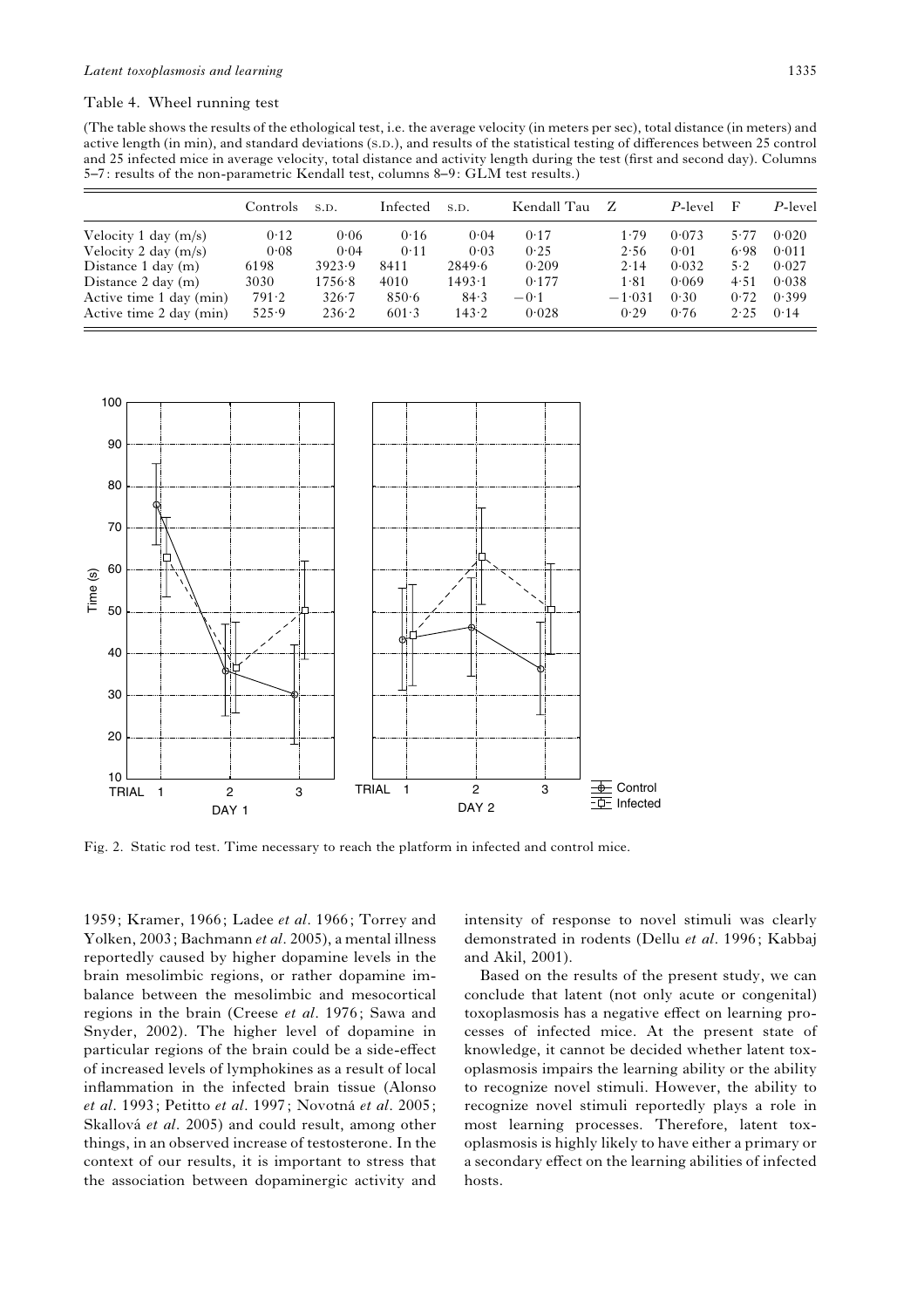We would like to thank Anna Skallová for her advice. This work was supported by the Czech Ministry of Education (Grant 0021620828).

REFERENCES

Alonso, R., Chaudieu, I., Diorio, J., Krishnamurthy, A., Quirion, R. and Boksa, P. (1993). Interleukin-2 modulates evoked release of [3H]dopamine in rat cultured mesencephalic cells. Journal of Neurochemistry 61, 1284–1290.

Bachmann, S., Schroder, J., Bottmer, C., Torrey, E. F. and Yolken, R. H. (2005). Psychopathology in firstepisode schizophrenia and antibodies to Toxoplasma gondii. Psychopathology 38, 87–90.

Berdoy, M., Webster, J. P. and Macdonald, D. W. (1995). Parasite-altered behaviour: is the effect of Toxoplasma gondii on Rattus norvegicus specific ? Parasitology 111, 403–409.

Creese, I., Burt, D. R. and Snyder, S. H. (1976). Dopamine receptor binding predicts clinical and pharmacological potencies of antischizophrenic drugs. Science 192, 481–483.

Dellu, F., Piazza, P. V., Mayo, W., LeMoal, M. and Simon, H. (1996). Novelty-seeking in rats – Biobehavioral characteristics and possible relationship with the sensatin-seeking trait in man. Neuropsychobiology 34, 136–145.

Flegr, J. (2007). Effects of Toxoplasma on human behavior. Schizophrenia Bulletin PMID: 17218612.

Flegr, J., Hruskova, M., Hodny, Z., Novotna, M. and Hanusova, J. (2005). Body height, body mass index, waist-hip ratio, fluctuating asymmetry and second to fourth digit ratio in subjects with latent toxoplasmosis. Parasitology 130, 621-628.

Flegr, J., Preiss, M., Klose, J., Havliček, J., Vitáková, M. and Kodym, P. (2003). Decreased level of psychobiological factor novelty seeking and lower intelligence in men latently infected with the protozoan parasite Toxoplasma gondii. Dopamine, a missing link between schizophrenia and toxoplasmosis ? Biological Psychology 63, 253–268.

Gross, U. (1996). Toxoplasma gondii research in Europe. Parasitology Today 12, 1–4.

Hay, J., Aitken, P. P. and Arnott, M. A. (1985). The influence of Toxoplasma infection on the spontaneous running activity of mice. Zeitschrift für Parasitenkunde 71, 459–462.

Hay, J., Aitken, P. P. and Graham, D. I. (1984). Toxoplasma infection and response to novelty in mice. Zeitschrift für Parasitenkunde 70, 575–588.

Hay, J., Hutchison, W. M., Aitken, P. P. and Graham, D. I. (1983). The effect of congenital and adult-acquired Toxoplasma infections on activity and responsiveness to novel stimulation in mice. Annals of Tropical Medicine and Parasitology 77, 483–495.

Holliman, R. E. (1997). Toxoplasmosis, behaviour and personality. Journal of Infection 35, 105-110.

Holmes, J. and Bethel, W. M. (1972). Modification of intermidiate host behaviour by parasites. In Behavioural Aspects of Parasite Transmission (ed. Canning, E. U. and Wright, C. A.), pp. 123–149. Academic Press, London.

Hrdá, S., Votypka, J., Kodym, P. and Flegr, J. (2000). Transient nature of Toxoplasma gondii-induced behavioral changes in mice. Journal of Parasitology 86, 657–663.

Hubscher, C. H., Brooks, D. L. and Johnson, J. R. (2005). A quantitative method for assessing stages of the rat estrous cycle. Biotechnic and Histochemistry 80, 79–87.

Hutchison, W. M., Aitken, P. P. and Wells, B. W. P. (1980a). Chronic Toxoplasma infection and familiarity-novelty discrimination in the mouse. Annals of Tropical Medicine and Parasitology 74, 145–150.

Hutchison, W. M., Aitken, P. P. and Wells, B. W. P. (1980b). Chronic Toxoplasma infections and motor performance in the mouse. Annals of Tropical Medicine and Parasitology 74, 505–510.

Hutchison, W. M., Bradley, M., Cheyne, W. M., Wells, B. W. P. and Hay, J.  $(1980c)$ . Behavioural abnormalities in Toxoplasma-infected mice. Annals of Tropical Medicine and Parasitology 74, 337–345.

Hutchison, W. M. and Work, K. (1969). Toxoplasma – A versatile parasite. New Scientist 29, 464–466.

Jones, B. C., Hou, X. and Cook, M. N. (1996). Effect of exposure to novelty on brain monoamines in C57BL/6 and DBA/2 mice. Physiology and Behavior 59, 361–367.

Kabbaj, M. and Akil, H. (2001). Individual differences in novelty-seeking behavior in rats: A c-fos study. Neuroscience 106, 535–545.

Kaňková, S., Sulc, J., Nouzová, K., Fajfrlik, K., Frynta, D. and Flegr, J. (2007). Women infected with parasite Toxoplasma have more sons. Naturwissenschaften 94, 122–127.

Kodym, P., Blažek, K., Malý, M. and Hrdá, S. (2002). Pathogenesis of experimental toxoplasmosis in mice with strains differing in virulence. Acta Parasitologica 47, 239–248.

Kramer, W. (1966). Frontiers of neurological diagnosis in acquired toxoplasmosis. Psychiatria, Neurologia, Neurochirurgia 69, 43–64.

Ladee, G. A., Scholten, J. M. and Meyes, F. E. P. (1966). Diagnostic problems in psychiatry with regard to acquired toxoplasmosis. Psychiatria, Neurologia, Neurochirurgia 69, 65–82.

Minto, A. and Roberts, F. J. (1959). The psychiatric complications of toxoplasmosis. Lancet 1, 1180–1182.

Nieoullon, A. (2002). Dopamine and the regulation of cognition and attention. Progress in Neurobiology 67, 53–83.

Novotná, M., Hanušová, J., Klose, J., Preiss, M., Havlíček, J., Roubalová, K. and Flegr, J. (2005). Probable neuroimmunological link between Toxoplasma and cytomegalovirus infections and personality changes in the human host. BMC Infectious Diseases 54, 1–10.

Petitto, J. M., McCarthy, D. B., Rinker, C. M., Huang, Z. and Getty, T. (1997). Modulation of behavioral and neurochemical measures of forebrain dopamine function in mice by species-specific interleukin-2. Journal of Neuroimmunology 73, 183–190.